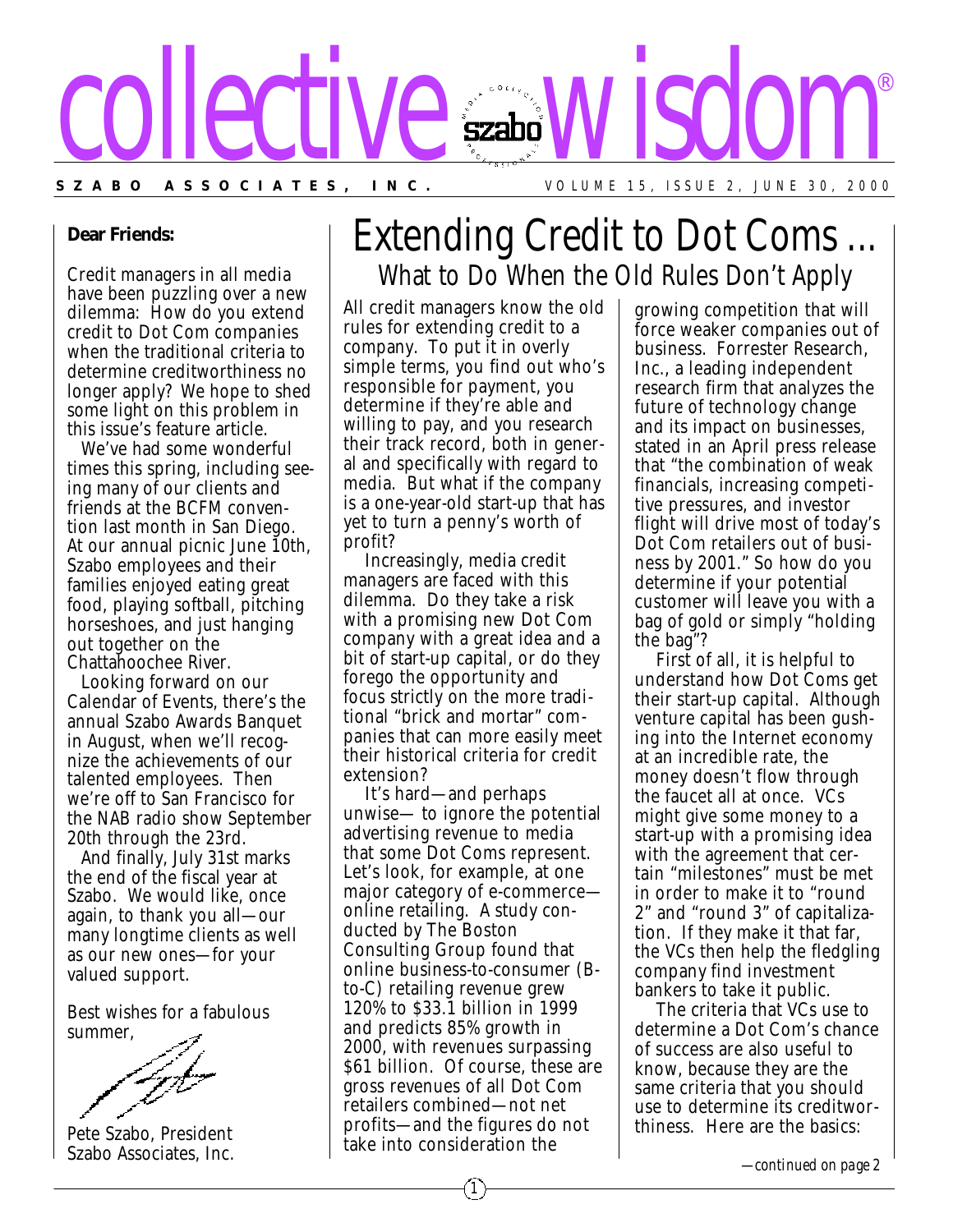## *Dot Coms —*

*—continued from page 1*

#### **1. The Value Proposition.**

Do they have a killer idea? Do they have a market advantage? Is the market big enough so that winning will make a difference? What is their marketing strategy?

Value proposition—basically, what it is they're offering (product or service) that is significantly different and/or better (faster, cheaper, higher quality, etc.) than what others are offering—is perhaps the most important, and elusive, element to evaluate. It is most important because the inevitable shakeouts among Dot Coms due to consolidations, decreasing investment capital, and increasing competition will leave companies with shaky value propositions lying in the dust early on.

**2. The Management Team.** Is the management team experienced and synergistic, with backgrounds balanced across the creative, operational, and financial functions? Does the management team possess integrity?

**3. The Money.** How much money do they have and where is it coming from? For you, the credit manager, know not only how much of the principals' money is invested, but who the VC players are and how much they are investing. Also, learn who the partner companies are. Often, Dot Coms will form partnerships with other companies who provide services in exchange for an equity position and/or favorable status. What are the partners' areas of expertise, and how do they affect the value proposition?

You're probably thinking by now, "All fine and good. But this kind of information isn't exactly included on a credit application." True, although there is some cyberspace justice: one of the best sources of the information you need is the place these companies conduct business—namely, the Internet.

In the March, 1999 issue of *Collective Wisdom*, our feature article listed a number of great Web sites for finding credit information on companies. It might be a good idea to review that issue because much of that information is useful when researching Dot Coms; however, this article will give you additional information on how to get the kind of data you need on Dot Coms specifically. Here are a few of the best Web sites:

Wall Street Research Net: http://www.wsrn.com We reviewed this great site last year. This year, we noted inclusion on the site's home page of a portal called "internet.com." Billed as "the Internet industry portal," internet.com offers a formidable list of links to Internet-related information. To name a few, there's The Internet Stock Report, offering strategic and financial analysis of the Web industry, including stocks, mergers and acquisitions, forecasts, and trends; VC Watch, which has a searchable database of deals and deal makers; IPO Watch, a complete list of all Internet-specific companies that have recently announced a public stock offering; and the Internet Stock Index (ISDEX), an exclusive tally of the performance of Internet stocks. You can conduct extensive research directly from the Internet Stock Report page on Internet companies on the stock exchange, and you can conduct a "search" for articles on companies, including pre-IPOs, directly from internet.com.

Forrester Research, Inc.: http://www.forrester.com Forrester is a leading independent research firm that analyzes the Internet economy and its impact on business and society. This Web site offers articles and insight into the Internet industry. The home page also allows you to "Search our Research" for briefs and reports on specific companies, including pre-IPOs. The text of companyspecific articles is available to clients; however, you can register for guest access.

#### Stockpoint:

http://www.stockpoint.com This is a rather snazzy site to research Dot Coms on the stock exchange with easy free access to company profiles, quotes, annual income statements, analyst ratings, interactive charts that allow you to plug in a number of variables to determine performance over time, and an easy-tounderstand "help" page that explains the data. The site also has direct links to recent news articles about the company.

#### Hoover's Online:

http://www.hoovers.com Also reviewed last year, we found Hoover's to be extremely helpful in researching pre-IPO Dot Coms as well as more established firms on the stock exchange. We were able to easily find company capsules that not only describe the company but also list partner companies and percentages of investment by VC organizations. This nifty site also has convenient links to company capsules of competitor Dot Coms, information on key people, and key resources that include real-time SEC filings (a new feature). There is also a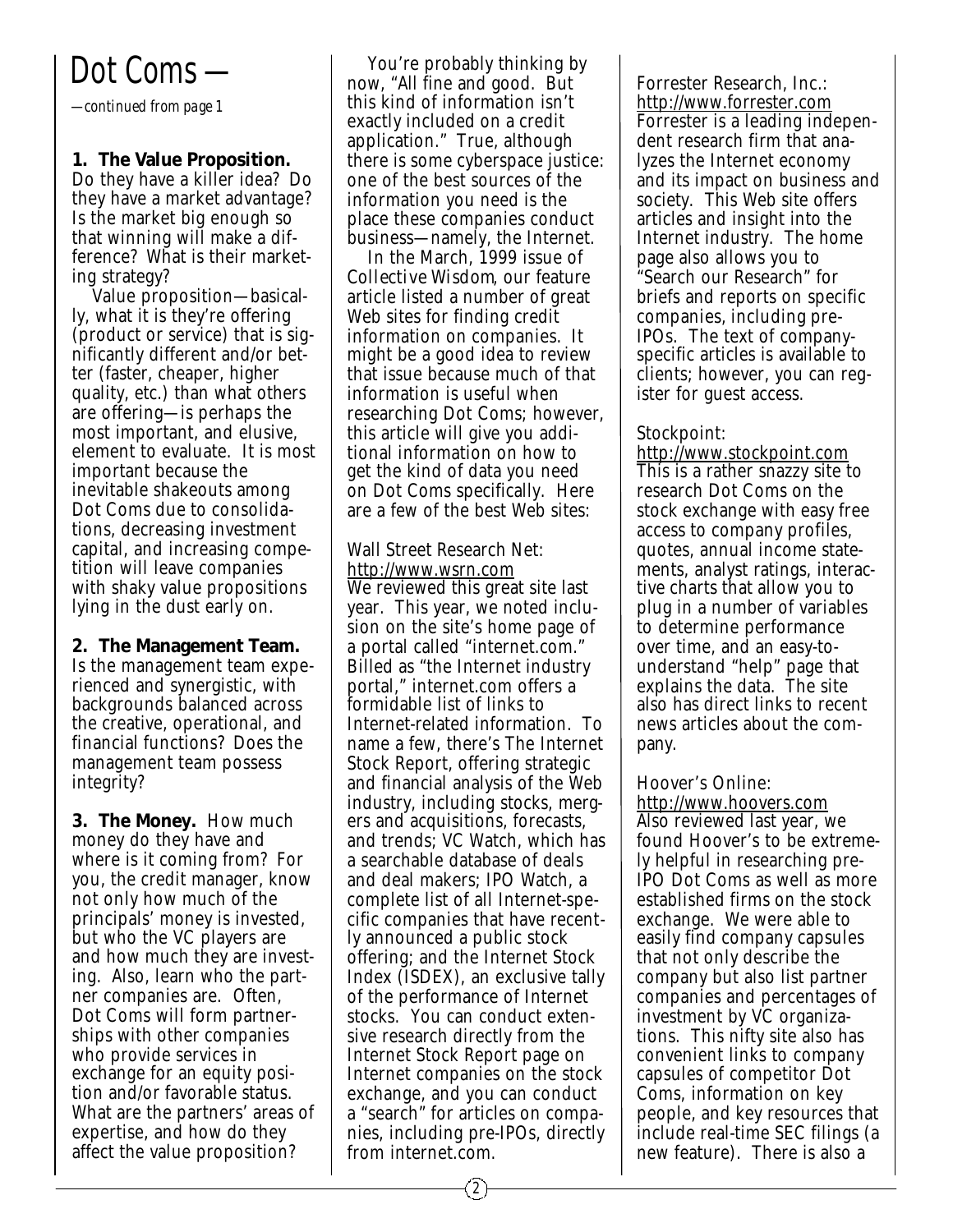link to the Dow Jones Interactive Publication library, which offers articles listed in order of relevance.

#### **Where's It All Going?**

One very important development on the Dot Com scene within the past couple of years has been the growth of business-to-business (B-to-B) e-commerce. With analysts predicting that the big money plays would occur when huge corporate transactions moved online, the redirection of investment money, both public and private, into those ventures was inevitable. Forrester predicts that B-to-B online sales will jump to nearly \$2.7 trillion in 2004, up almost sevenfold from the \$406.2 billion in B to B sales it expects this year. Initially, the primary driver of the B-to-B scene is that the cost efficiency and cost savings they create will force companies to trade there; however, B-to-B drivers are rapidly becoming more about the new channels markets that

push top-line growth.

And what about B-to-C e-commerce? Because of the rechanneling of investor money to B-to-B ventures and the difficulties of creating and maintaining a compelling value proposition in the face of fierce competition for consumer dollars, the shakeouts we mentioned earlier will winnow out many B-to-C players. In the case of online retailing, according to Forrester Research, companies must focus on hard assets that support high sales volumes and lower costs per transaction—a large, loyal customer base, in-house fulfillment capabilities, and a solid internal organization—in order to survive. Forrester also predicts that a synchronized presence across multiple channels brick-and-mortar, mail order, phone order, and Internet commerce—will have a competitive advantage. That prediction is consistent with the findings of new studies on consumer Internet behavior, which indicate that the most powerful use of the Internet for retailing may



I RESEARCHED THE VALUE PROPOSITION OF THAT DOT COM LIKE YOU ASKED, BOJS. HOW'S THIS FOR A GREAT VALUE ... ONLY \$2995 INCLUDING SHIPPING!"

3

be in the integration of a Web identity with a familiar, brandname business that still offers the option of personal interaction.

#### **What's It Mean to You?** We've seen Dot Coms putting an enormous amount of

money into marketing in order to acquire customers; however, the constriction of IPO and secondary stock offerings may require many of these companies to spend less and more selectively. And, as some Dot Coms fall by the wayside and others come out clear winners, we may see as many advertising dollars being spent as before, but by fewer players.

Internet marketing firms and media companies hope to pull much of those marketing dollars in their direction, and they may succeed. New technology has enabled online advertising to become increasingly accountable, allowing advertisers to track results from the banner ad all the way to the sale. Secondly, online media seem to be an appropriate avenue to reach online audiences. And finally, it is available for relatively low cost.

Observers have likened the growth of e-commerce to the Gold Rush days of 150 years ago. Then, as now, there were big winners and big losers in the mad rush to get rich quickly. While there's certainly nothing wrong with prospecting for Dot Com advertising dollars, you just have to be smart about it. Research companies carefully, considering their value proposition, management, and capitalization, and beware of last-ditch desperate advertising efforts to get customers with dwindling resources. ♦